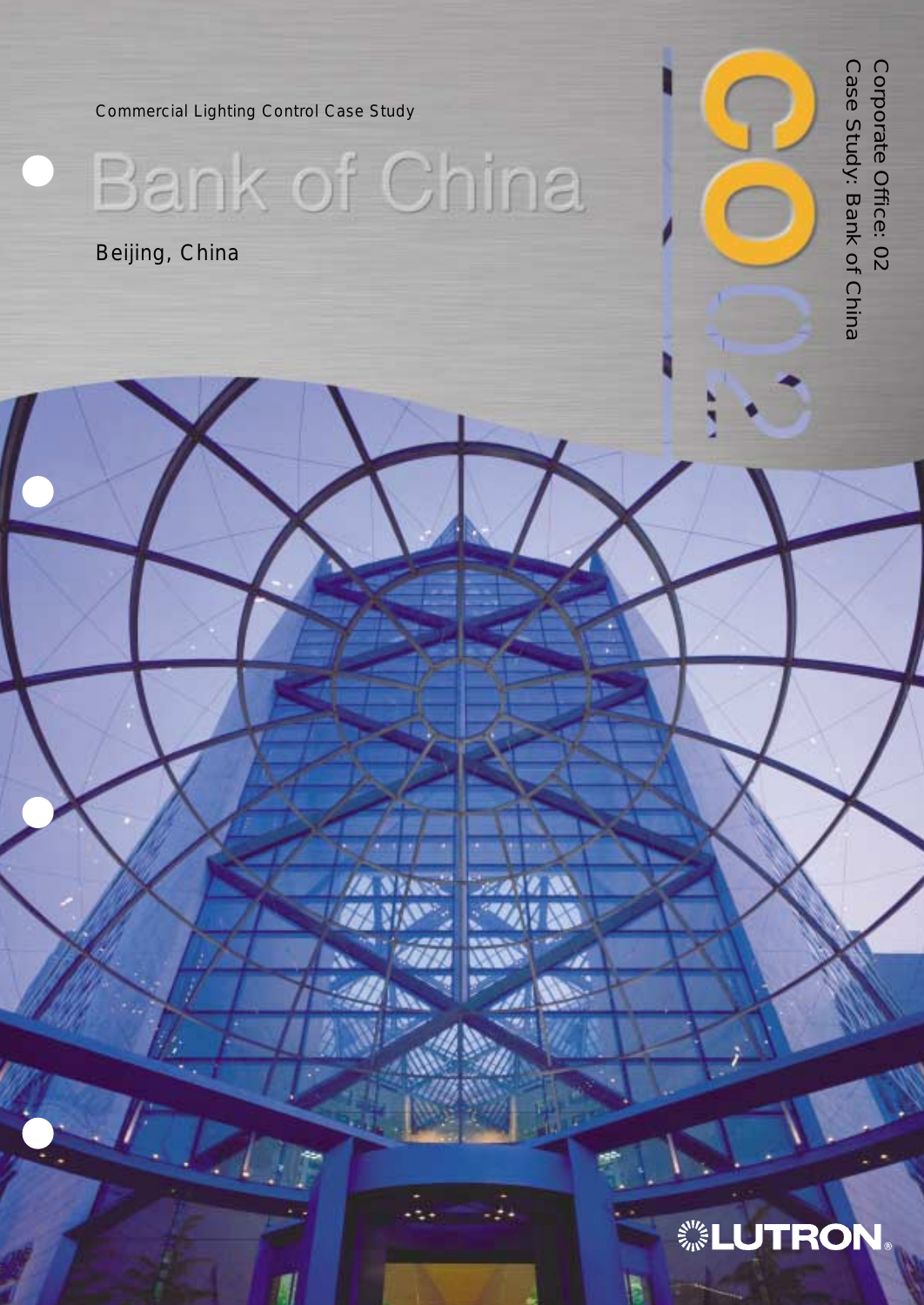THE**CHALLENGE ›** Design a lighting control system for the prestigious Bank of China Headquarters in Beijing that would both highlight the sheer grandeur and inspired design of the space,



PROJECT**REQUIREMENTS ›**

**›** The lighting control system should be able to withstand power quality fluctuations and ensure a consistent, high quality dimming performance.

**›** A lighting control system that provides flexible dimming and switching of all the lighting in the public areas and private office spaces, including whole floors of fluorescent lights

**›** The system should be powerful enough to handle the enormously varied range of demands placed on the public areas and private office spaces and still realize significant energy savings

significant project. They chose a Lutron® GRAFIK 6000® lighting control system to meet present and future lighting challenges and to create that traditional garden feel. They

Beijing is the new home of China's most profitable state bank, the Bank of China. Since its completion in 1999, the monumental structure has become one of the country's most instantly recognizable and architecturally and technologically sophisticated buildings. The Bank of China, with a worldwide ranking in the Fortune 500, primarily serves foreign embassies, corporations with business in China, and Chinese companies conducting trade abroad. The bank is often cited as China's best-managed financial institution,

and is already preparing for its first public offering in the not-too-distant future.

Designed by New York-based Pei Partnership Architects, the building introduces an important new concept in Asian architecture: a combination of traditional Chinese elements with an inspired brand of corporate modernism. As they went about combining an office building with a civic institution, the architects infused a spirit of openness to the project. The core of the structure is designed for year-round public enjoyment and contains the

> just enhance the architecture; they save energy, too.

also chose a Lutron HWI lighting control system to switch more than 13,500 sq. meters of office space. These two control systems are easy-to-use, one of the key requirements in choosing a system, and are virtually transparent through automation of controlled lighting scenes. And they

don't

through the space. On the upper floors, the HWI lighting control system allows software control of time clocks and occupancy sensors for more than 1,300 circuits.

The 158,000 sq. meter building comprises two L-shaped wings, which embrace a 45 meter-high garden atrium. The building also houses a monumental banking hall, 2,000-seat auditorium, reception hall, executive offices, as well as parking, dining, and other services for more than 2,500 employees. Public areas maximize open space, clean lines, and daylight, and the building is clad, inside and out, in warm travertine stone.

"With a space this big, the main

challenge is to make the volume read.





At night, you still want to appreciate the sheer scale of the space but make it inviting using layers of light," said lighting designer Jerry Kugler. So he decided to bounce a lot of light off the floor that would give some glow to the walls. By directly lighting some of the more important walls the walls opposite the soaring glass curtain wall and the walls on either side of the entrance—they are able to draw visitors from the outside across

essence of a traditional Chinese garden, an artistic interpretation of the natural world. Plus, an overall flexibility in design will help the bank and its tenants meet the ever-changing technological demands of 21st century business.

The architect and lighting designer trusted U.S.-based Lutron Electronics to handle the complex lighting demands of this architecturally and culturally

Lutron, with its worldwide reach, coordinated the design, installation, and commissioning teams from around

the globe. Orchestrating 64 dimming panels, the GRAFIK 6000 lighting scenes reveal the architectural detail of the building and help conduct occupants and visitors

the open atrium to the elevator banks and other access areas.

The magnificent atrium forms the functional and symbolic core of the building, where water, rocks, and plants represent the traditional Chinese garden. Overhead, inconspicuous clusters of PAR56 light sources light the atrium floor and banking halls. These downlights virtually disappear among the trusswork of the vast pyramidal, clear-glass skylight. The 10-meter bicycle-wheel chandelier, which hangs above an oculus in the floor of the upper banking hall, holds tiny MR16 lamps. Above, 1000W PAR64s shine down through the chandelier, making the cables sparkle and illuminating through the oculus to the banking hall below.

With the scale of the space, long distances for throwing light, and energy and maintenance concerns,



halogen sources may not have seemed the most logical choice.

The Bank of China headquarters in Beijing is a highly recognizable symbol of modern China. The lighting designer and architect of this monumental building chose the GRAFIK 6000® and HWI Lighting Control Systems from Lutron® for their lighting control needs and to provide automation of the lighting.